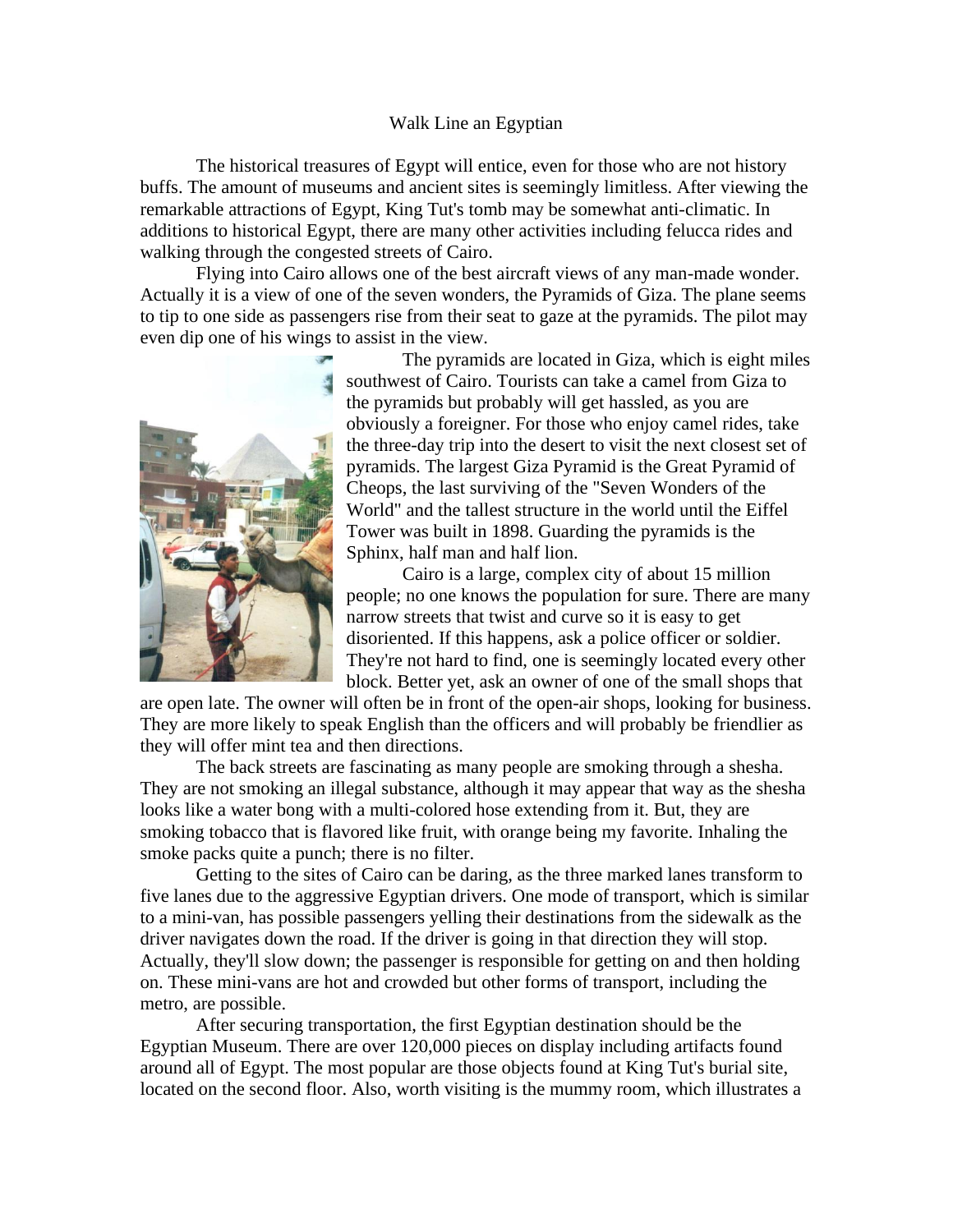variety of different mummies. A visit here will be a good way to learn about Egypt before visiting the other sights.

Some of these sights are in the old area called Islamic Cairo. The Citadel is a huge fortress located on a hill that was built to protect Cairo against the crusaders. There are many mosques to visit but the most imposing is the Mosque of Mohammed Ali, as it is the largest mosque in Cairo. The marketplace, Khan El-Khalili, is a magical place to visit, especially at night. The narrow alleyways are confusing, but the market is divided into smaller markets for spice, copper, leather and clothing. This is a good place to pick up an alabaster vase, papyrus or traditional clothing.

While Islamic Cairo is the old, Central Cairo is an indication of the modern way. There are many activities pertaining to the Nile River, which is straddled by central Cairo. The Nile Hilton as well as several hotels located on the east bank around Tahrir Square offer plush accommodations. A modern university is located here, as is the Nileometer which is used to measure the Nile. Located on a small island on the Nile is the Gezira District which has upscale property including a sporting club. The Cairo Tower is 600 feet tall and affords a look over Cairo.

Although one can see many places from the Cairo Tower, it is not possible to see the city of Luxor in Upper Egypt. To the west of Luxor is the Valley of the Kings and the Valley of the Queens, an amazing web of tombs. The most famous tomb in the Valley of



the Kings is the Tomb of Tutankhamen. The tomb is probably one of the most disappointing as the interior is nondescript and several other tombs are more attractive. The most famous sight in the Valley of the Queens is the Temple of Hatshepsut; a threetiered structure built into the surrounding hillside. The most interesting component of the temple is the carvings depicting the life of Queen Hatshepsut.

On the east bank is the city of Luxor and the Temple of Karnak. There are several

mosques and temples in Luxor to see, such as the Luxor Temple, which has a large statue of King Tut and his wife. Facing the Karnak Temple is a long walkway with several carvings on each side called the Avenue of Ram-Headed Sphinxes, built in the fourth century BC. The Karnak Temple is a dizzying array of obelisks, carvings and sculptures.

In the heart of the complex is the Temple of Amun; the construction area covers 1500 square feet. Reactions to the nightly laser show at Karnak ranges from rolling eyes of disapproval to awed looks of enchantment.

Father down river, or technically up river, is the city of Aswan. There are two Nile River travel options, either by luxury boat or by felucca (sailboat). From the banks of the river, children